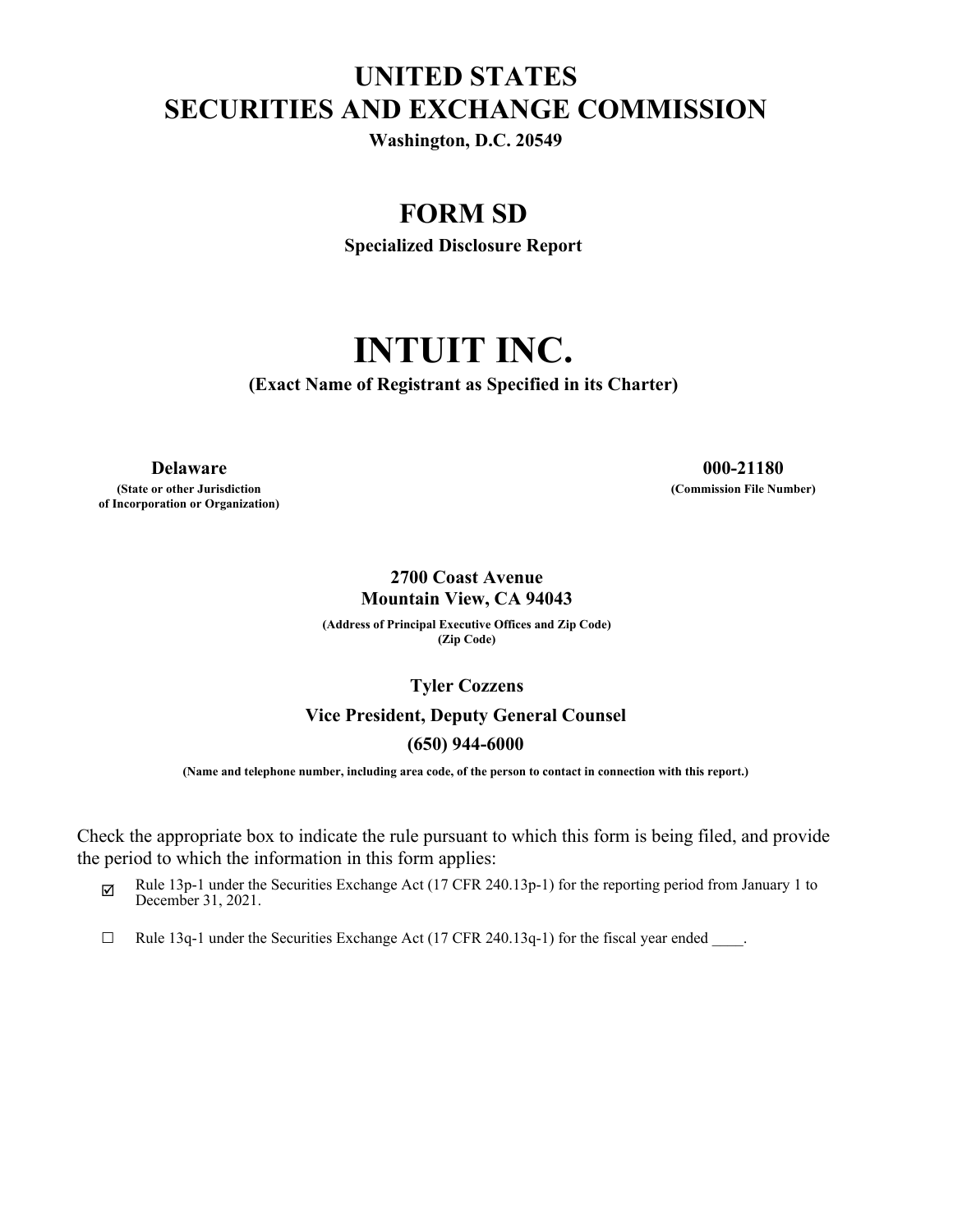#### **Section 1 - Conflict Minerals Disclosure**

#### **Items 1.01 and 1.02 Conflict Minerals Disclosure and Report; Exhibit**

#### *Conflict Minerals Disclosure*

A copy of Intuit Inc.'s Conflict Minerals Report for the year ended December 31, 2021 is filed as Exhibit 1.01 hereto and is publicly available at *https://www.intuit.com/company/supplier-programs/ policies/conflict-mineral-policy/*.

#### **Section 2 - Resource Extraction Issuer Disclosure**

#### **Item 2.01 Resource Extraction Issuer Disclosure and Report**

Not applicable.

#### **Section 3 - Exhibits**

#### **Item 3.01 Exhibits**

The following exhibit is filed as part of this report:

[Exhibit 1.01](#page-3-0) - Conflict Minerals Report as required by Items 1.01 and 1.02 of this Form.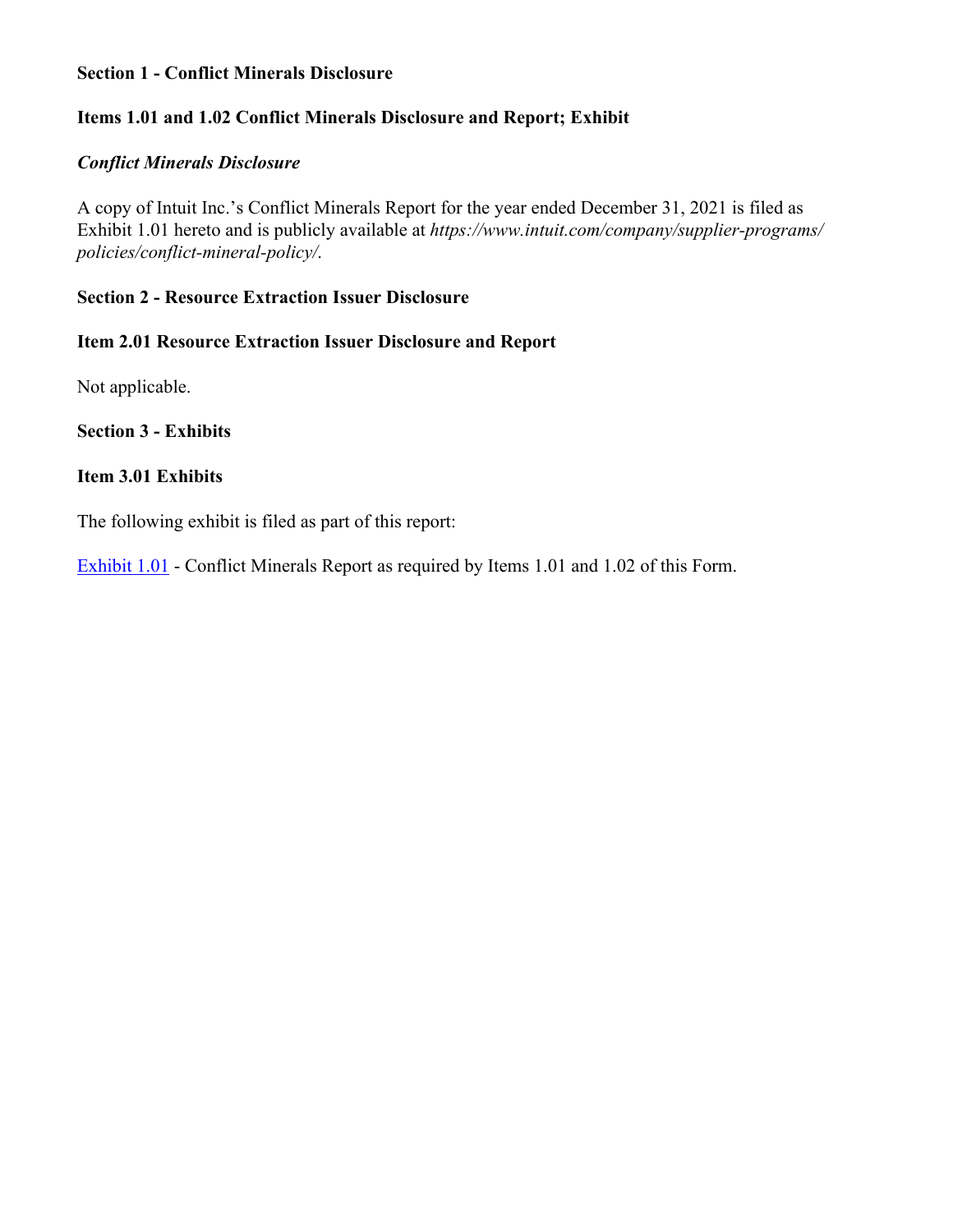#### **SIGNATURES**

Pursuant to the requirements of the Securities Exchange Act of 1934, the Registrant has duly caused this report to be signed on its behalf by the undersigned hereunto duly authorized.

INTUIT INC. Date: May 27, 2022

By: /s/ MICHELLE M. CLATTERBUCK Name: Michelle M. Clatterbuck Title: EVP and Chief Financial Officer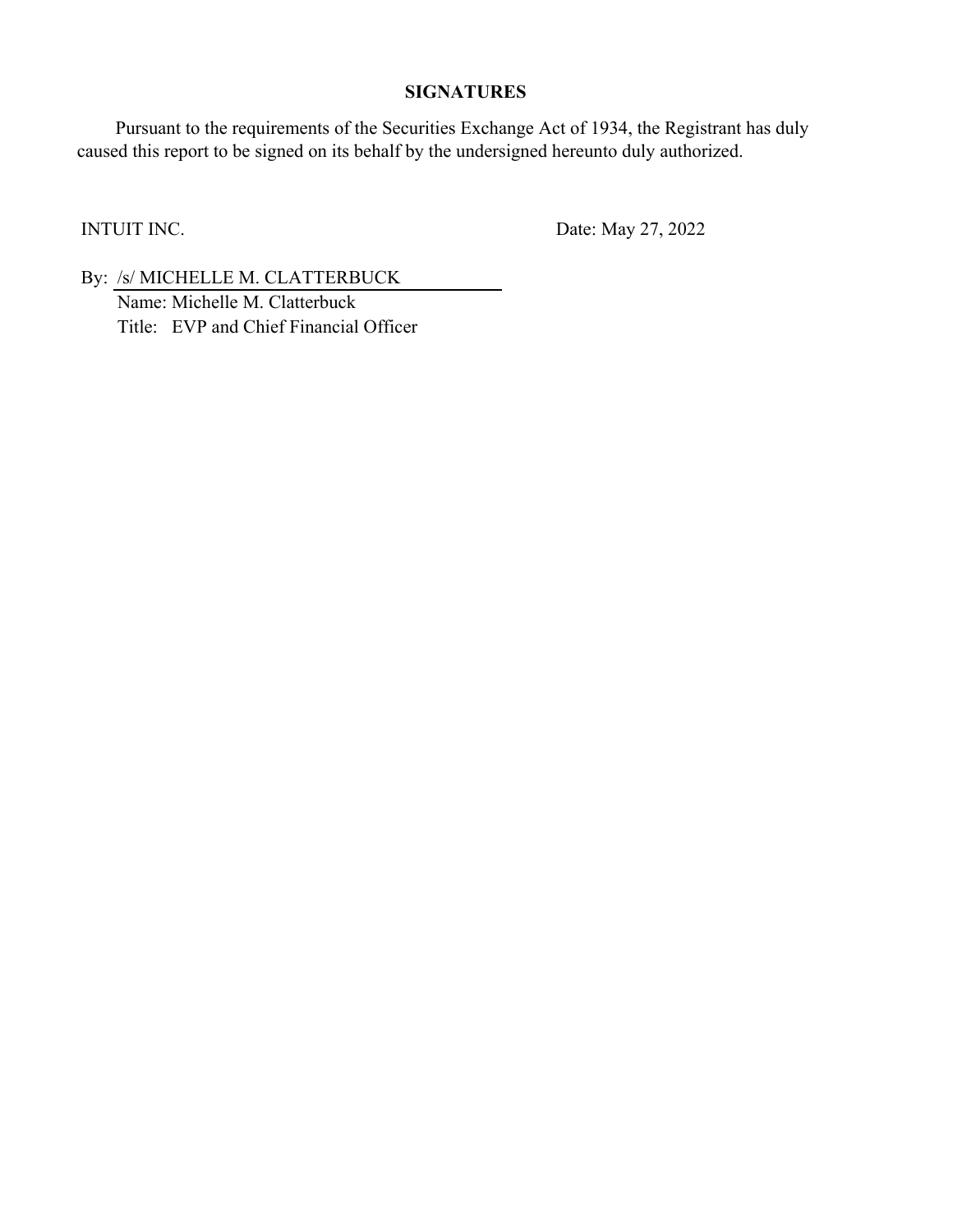# **Intuit**

<span id="page-3-0"></span>

#### **Intuit Inc.**

**Conflict Minerals Report For The Year Ended December 31, 2021**

#### **Conflict Minerals Rule**

This Conflict Minerals Report ("CMR") of Intuit Inc. ("Intuit," "we" or "our") for the year ended December 31, 2021 is presented to comply with Rule 13p-1 ("Rule 13p-1") under the Securities Exchange Act of 1934, as amended (the "Conflict Mineral Rules"). Rule 13p-1 imposes certain reporting obligations on U.S. Securities and Exchange Commission registrants that manufacture or contract to manufacture products containing certain minerals which are necessary to the functionality or production of those products. These minerals are cassiterite, columbite-tantalite (coltan), gold, wolframite, and their derivatives, which are limited to tin, tantalum and tungsten ("Conflict Minerals"). Rule 13p-1 focuses on Conflict Minerals originating from the Democratic Republic of Congo and nine adjoining countries (together, the "Covered Countries"). If, based on a Reasonable Country of Origin Inquiry ("RCOI"), a registrant has reason to believe that any of the necessary Conflict Minerals contained in its products may have originated in the Covered Countries and may not be from recycled or scrap sources, then the registrant must exercise due diligence on such Conflict Mineral's source and chain of custody.

#### **Company Overview**

Intuit helps consumers, small businesses and the self-employed prosper by delivering financial management and compliance products and services. Our flagship brands, TurboTax, QuickBooks and Mint, help customers run their small businesses, pay employees and send invoices, separate business and personal expenses, track their money, and file income taxes. Credit Karma is a consumer technology platform that enables us to provide personalized financial offers to members including credit cards, loans, insurance, and savings and checking accounts through an FDIC member bank partner. In November 2021, we acquired The Rocket

1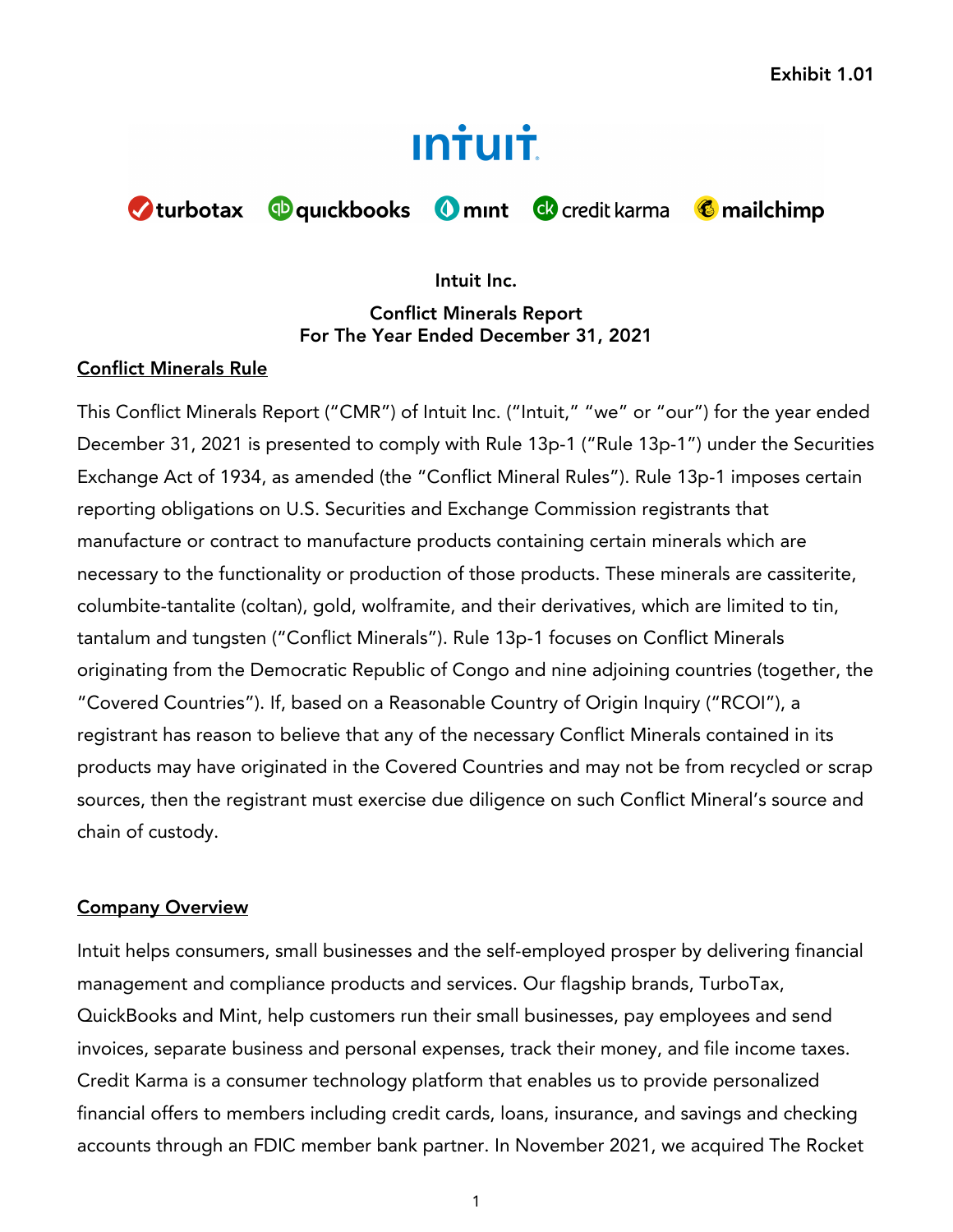Science Group LLC (Mailchimp), a global customer engagement and marketing platform for growing small and mid-market businesses. We refer to these brands herein as Intuit's "Core Products" and they account for a majority of our total annual revenue. These offerings include software products distributed through downloading, cloud-based services and CDs. In addition to these core software offerings, Intuit also contracts to manufacture a bluetooth card reader that connects to smart phones and tablets and allows merchants to process credit card payments ("Intuit Payment Devices").

#### **Conflict Minerals Rule Applicability**

Intuit has reviewed the products it manufactures or contracts to manufacture and has confirmed that none of its Core Products described above contain Conflict Minerals. For the 2021 reporting period, the Intuit Payment Devices are the only products that Intuit contracted to manufacture that contain Conflict Minerals that are necessary to their functionality or production. This CMR relates to the due diligence process undertaken for the Intuit Payment Devices.

Intuit contracts to manufacture the Intuit Payment Devices with one direct supplier ("Tier One Supplier"). Intuit does not directly purchase raw minerals, including Conflict Minerals, and is many steps removed from the mines, smelters and refiners that supply the Conflict Minerals contained in the Intuit Payment Devices.

Statements in this CMR are based on our due diligence activities performed in good faith for calendar year 2021. Factors that could affect the accuracy of the statements in this CMR include, but are not limited to, incomplete supplier or smelter data available through suppliers or smelters, on-going certification of smelters, additional guidance or amendments to the Conflict Minerals Rules and other factors.

#### **Reasonable Country of Origin Inquiry**

Intuit conducted an RCOI to determine whether any of the necessary Conflict Minerals in the Intuit Payment Devices originated in the Covered Countries, or were Conflict Minerals from recycled or scrap sources by surveying our supply base for the Intuit Payment Devices. Based on its RCOI, Intuit was unable to determine that such Conflict Minerals either did not originate in the Covered Countries or came from recycled or scrap sources. Accordingly, we conducted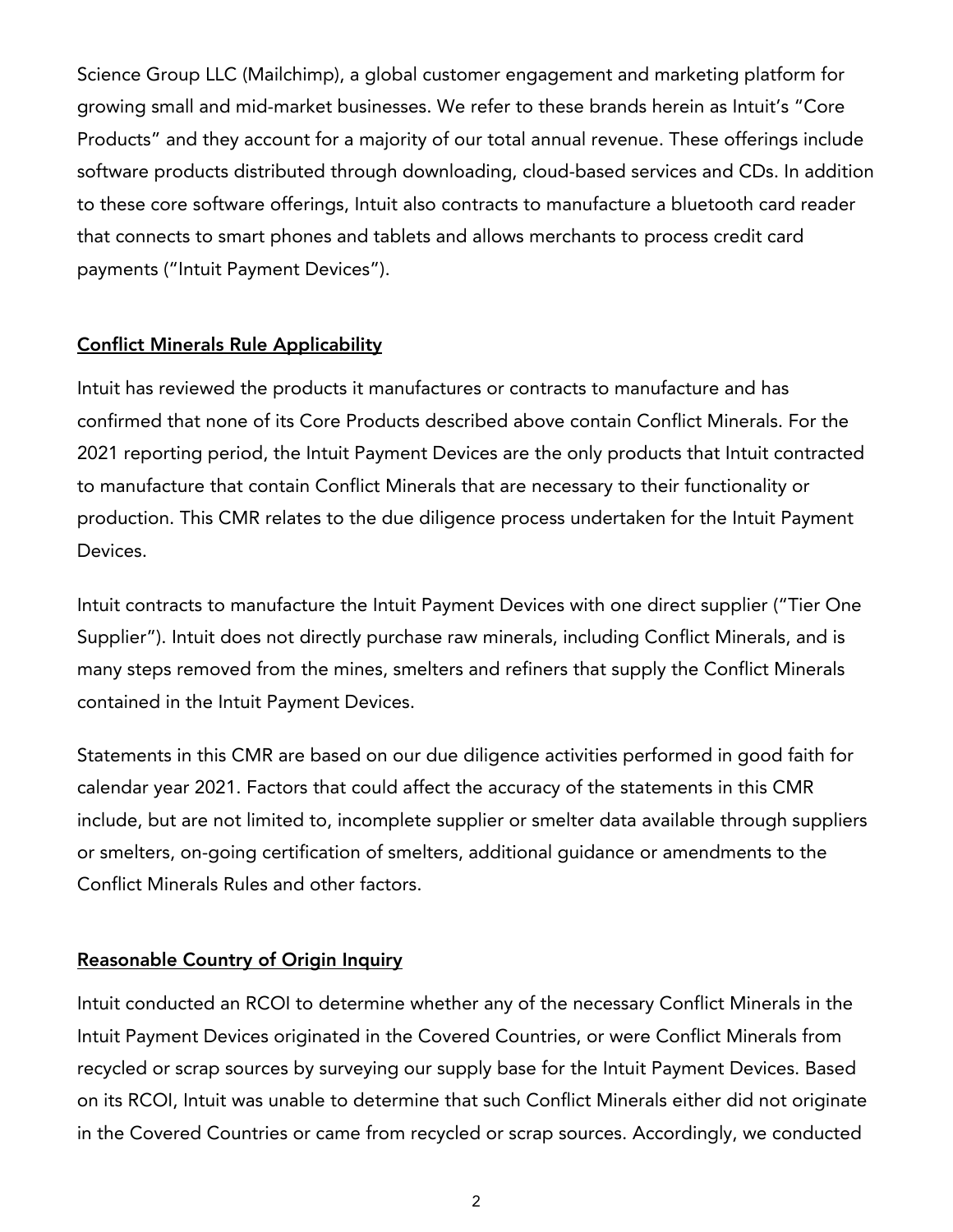due diligence on the source and chain of custody of such Conflict Minerals, as discussed below.

#### **Due Diligence Program**

Intuit's due diligence program was designed to conform, in all material respects, to the fivestep framework set forth in the Organization for Economic Co-operation and Development ("OECD") Due Diligence Guidance for Responsible Supply Chains of Minerals from Conflict-Affected and High-Risk Areas, Third Edition and related Supplements on Tin, Tantalum and Tungsten and on Gold (collectively, the "OECD Guidance"). Below is a summary of the design of our due diligence program as it relates to the five-step framework under the OECD Guidance.

#### *Step 1: Establish Strong Company Management Systems*

Intuit has established strong company management systems relating to conflict minerals. We have a dedicated working group comprised of subject matter experts within the Supply Chain organization and Legal teams, and this working group has met regularly since its formation in 2013. The working group reports regularly on progress to a disclosure committee of senior executives, including the Chief Financial Officer, Chief Accounting Officer and General Counsel, and also updates the Audit and Risk Committee of the Board of Directors. Management has also developed a Conflict Minerals Policy that is posted at *https:// www.intuit.com/company/supplier-programs/policies/conflict-mineral-policy/* to clearly communicate Intuit's commitment to developing and maintaining a conflict-free mineral supply chain to its suppliers and the public.

In addition, in order to improve on the quality of information provided by its supply chain, Intuit has amended its agreements with its suppliers to strengthen the contractual requirements to source from certified conflict-free sources wherever possible. Intuit requires the inclusion of similar provisions in its agreements with new suppliers.

Finally, we maintain a company-level grievance mechanism, as described in our Code of Conduct & Ethics, that enables employees to report concerns, including any concerns regarding Intuit's Conflict Minerals supply chain. Intuit also maintains an integrity hotline that third parties can use to report on financial and ethical issues, including issues concerning our Conflict Minerals supply chain. The number for this hotline is 1-877-379-3939.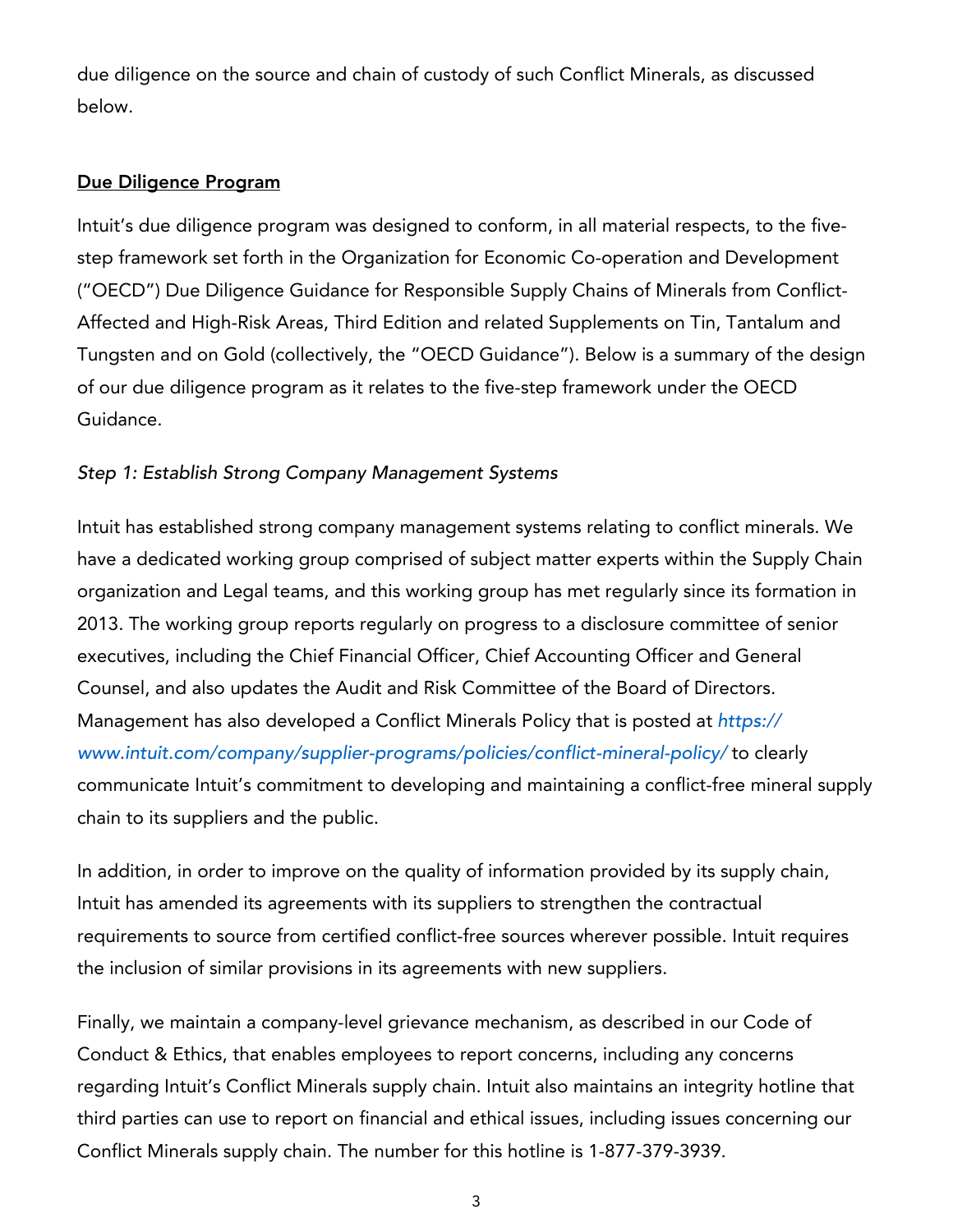#### *Step 2: Identify and Assess Risk in the Supply Chain*

Intuit relies on the Tier One Supplier to provide information regarding the Conflict Minerals contained in the Intuit Payment Devices, and the Tier One Supplier is similarly reliant upon information provided by its suppliers. In this process, Intuit used the due diligence tools developed by the Responsible Minerals Initiative ("RMI"), including the RMI's Conflict Minerals Reporting Template ("Template"), which is designed to identify the smelters that process the Conflict Minerals in a company's supply chain.

Intuit reviewed the Templates provided by the Tier One Supplier for completeness, accuracy and consistency. Intuit compared the identified smelters against the RMI's standard smelter list and the list of compliant smelters published by the Responsible Minerals Assurance Process ("RMAP").

We are a member of the Responsible Business Alliance ("RBA") and the RMI working groups. As a member of the RMI, a leading industry program that helps its members to manage risk by improving supply chain transparency with respect to Conflict Minerals, Intuit has access to RMI RCOI data that aids us in determining the mine or location of origin of the Conflict Minerals in our supply chain.

#### *Step 3: Design and Implement a Strategy to Respond to Identified Risks*

Intuit's strategy to respond to the identified risks in its supply chain focuses on implementing requirements that its Tier One Supplier source the components in the Intuit Payment Devices from smelters certified under RMAP wherever possible. In this regard, where Template responses indicate that suppliers are not using sources that have been certified as conformant to an independent third-party audit program such as RMAP, we engaged with the Tier One Supplier and/or Original Equipment Manufacturer ("OEM") to encourage them to establish an alternative source of Conflict Minerals. Intuit holds regular meetings with its Tier One Supplier to discuss and assess whether all of the suppliers in the supply chain are diligently working to get the Template completed in an accurate and timely manner. We also update our Audit and Risk Committee at least annually on our conflict minerals reporting.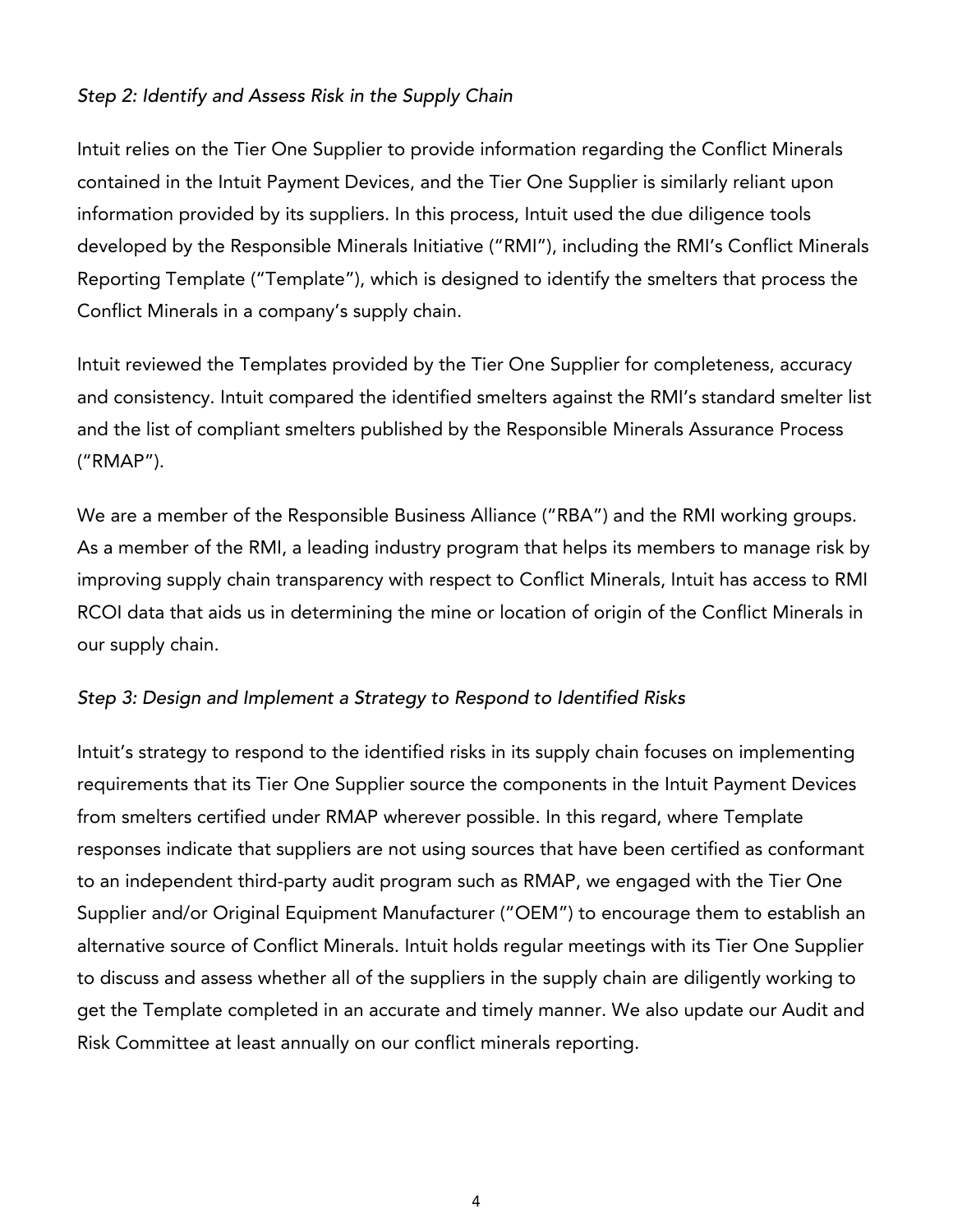#### *Step 4: Support Independent Third-Party Audit of Supply Chain Due Diligence*

Intuit does not have direct relationships with smelters and is many steps removed from the mines, smelters and refiners. We do not perform direct audits of these entities' supply chains for Conflict Minerals. However, Intuit supports the development of, and smelters' participation in, independent third-party audits of smelters' sourcing practices, such as the RMAP.

#### *Step 5: Report on Supply Chain Diligence*

Intuit is committed to full and transparent disclosure of its efforts to facilitate the responsible sourcing of minerals for its products. This CMR is available on Intuit's website at *https:// www.intuit.com/company/supplier-programs/policies/conflict-mineral-policy/*.

#### **Results of Due Diligence**

For the 2021 reporting period, we had reason to believe that the Conflict Minerals contained in the Intuit Payment Devices may have originated from the Covered Countries and may not have come from recycled or scrap sources. Intuit exercised vigilant due diligence as described above on the source and chain of custody of these necessary Conflict Minerals.

Intuit's efforts to determine the mine or location of origin of the Conflict Minerals in the Intuit Payment Devices with the greatest possible specificity consisted of the due diligence measures described in this CMR, including our efforts to seek information from our suppliers using the Template. Based on responses we received from our Tier One Supplier, 134 smelters were identified in Intuit's supply chain. All of the identified smelters have been audited by the RMAP.

The table below illustrates our results by providing, for each relevant metal, the number and percentage of identified smelters of Conflict Minerals that were RMAP-conformant during the 2021 reporting period.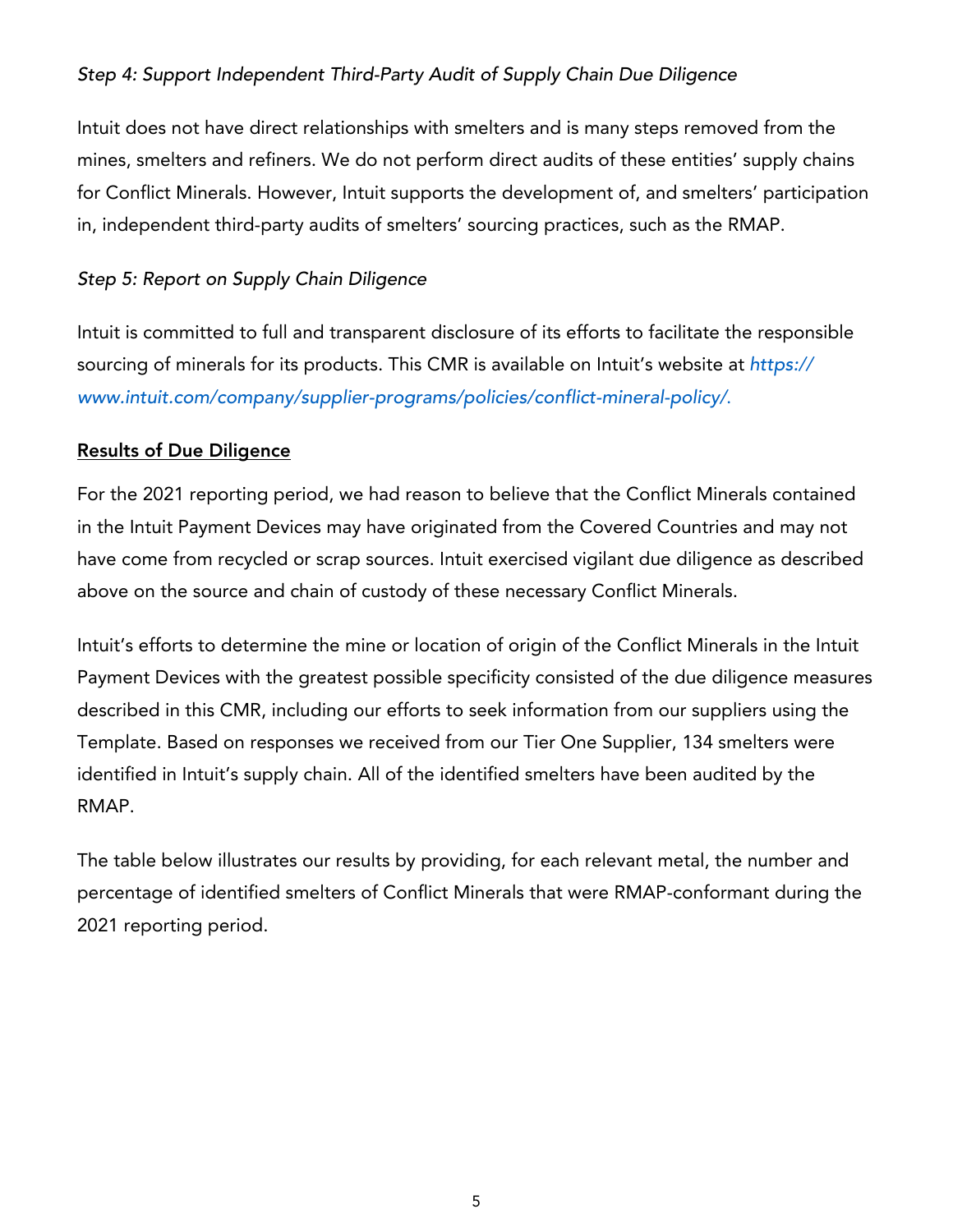| <b>Conflict Minerals</b> | <b>Total Smelters in</b><br><b>Supply Chain</b> | <b>Total RMAP -</b> | % of RMAP-<br><b>Compliant Smelters Compliant Smelters</b> |
|--------------------------|-------------------------------------------------|---------------------|------------------------------------------------------------|
| Gold                     | 62                                              | 62                  | 100                                                        |
| Tantalum                 | 26                                              | 26                  | 100                                                        |
| Tin                      | 25                                              | 25                  | 100                                                        |
| Tungsten                 | 21                                              | 21                  | 100                                                        |
| Total                    | 134                                             | 134                 | 100                                                        |

The percentage of Intuit's RMAP-conformant smelters reflects our commitment to the Conflict Minerals Rules. For the both the 2021 and 2020 reporting periods, 100% of the smelters identified in our supply chain were RMAP-conformant.

Intuit cannot be certain that the list of 134 smelters is comprehensive and that there are no other smelters that contribute to the components in the Intuit Payment Devices. Consequently, we are unable to determine that the Conflict Minerals utilized in the Intuit Payment Devices did not originate in the Covered Countries or directly or indirectly benefit armed groups.

Although Intuit requested information from the suppliers at a product level, almost all supplier responses provided information at a company or division level, but not at a product level. Therefore, the information provided was not necessarily limited to smelters confirmed to be in Intuit's supply chain. As a result, Intuit is unable to validate whether the facilities identified by the OEMs, which are listed in Annex A hereto, in fact contributed Conflict Minerals to Intuit Payment Devices. Annex B hereto includes an aggregated list of the countries of origin from which the facilities listed in Annex A are believed to source Conflict Minerals, based on information provided by suppliers and the RMI, of which Intuit is a member.

#### **Additional Mitigation Efforts**

Intuit is committed to responsible sourcing and has been dedicated to ensuring that any Conflict Minerals contained in its products do not finance armed groups. Towards this end, Intuit has made notable progress in ensuring that Conflict Minerals are responsibly sourced from smelters that are conformant with RMAP.

Intuit is also a member of the RBA and has developed procedures consistent with the RBA recommendations for responsible sourcing of Conflict Minerals, as set forth in the OECD Guidance. Intuit also attends the bi-weekly RBA Conflict Minerals Due Diligence Calls chaired by the RBA and has implemented the best practices that are relevant to its supply chain that have been developed by the RMI. As an active member of the RBA, Intuit will continue to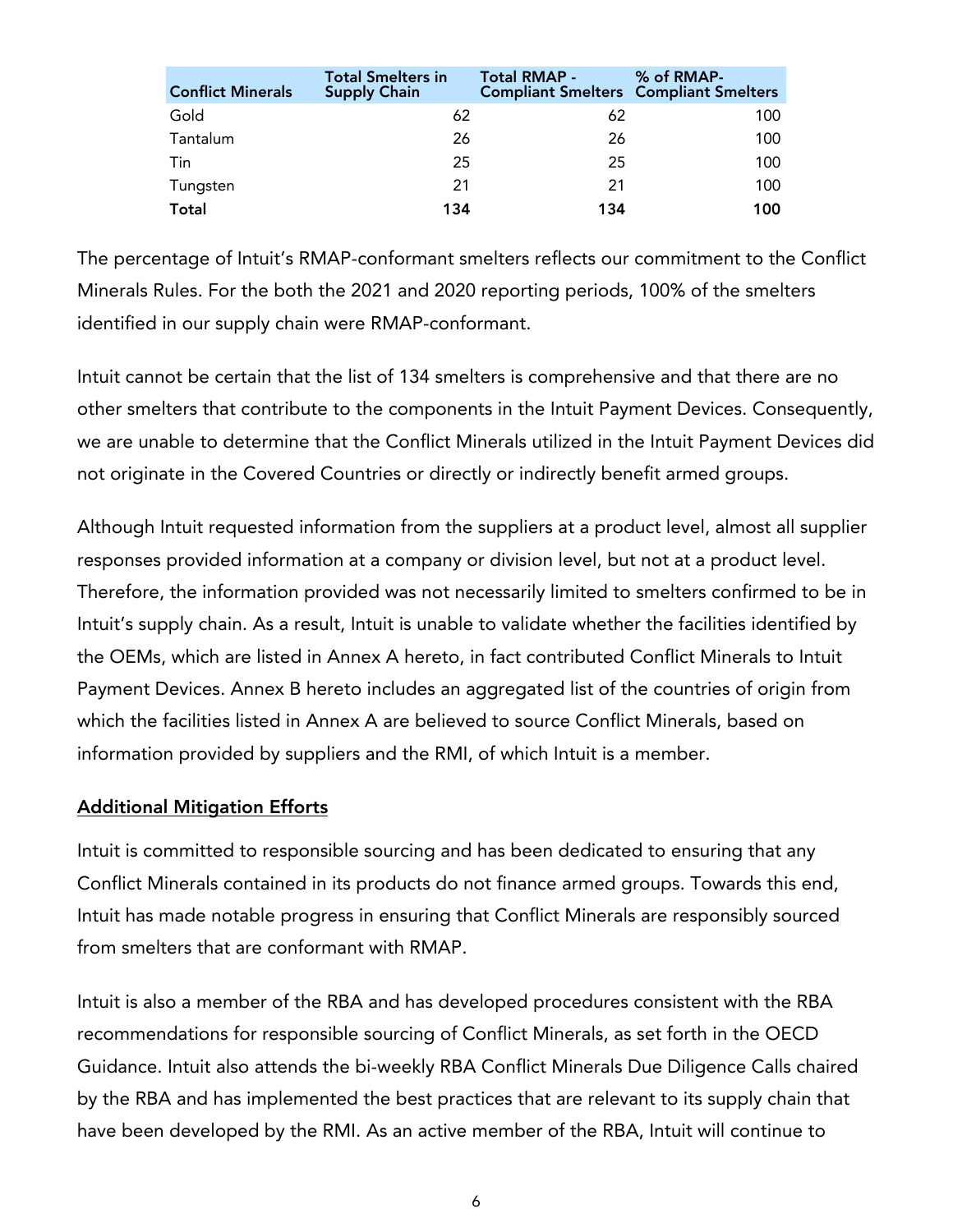monitor and implement relevant best practices recommendations from the RBA as well as Conflict Minerals trends that impact Intuit's business.

Further, Intuit:

- while on-boarding our Tier One Supplier, included a provision in the supplier contract to ensure that it is committed to responsible sourcing of Conflict Minerals;
- conducts benchmarking sessions with manufacturers and other technology companies in Silicon Valley;
- sets up webinars with its suppliers to address concerns and questions; and
- continues to work with suppliers to see that they have robust due diligence practices.

We also continue to work with our Tier One Supplier and the RBA to ensure that our Tier One Supplier continues to make all reasonable efforts to work with OEMs to source from smelters that are compliant with the RMAP.

While we are pleased with our progress in developing a conflict-free supply chain of Conflict Minerals in our existing products, we may continue to introduce new products, including devices that may contain certain Conflict Minerals necessary to their functionality or production. To that extent, we will continue to take all reasonable efforts to source such Conflict Minerals from smelters that are compliant with the RMAP.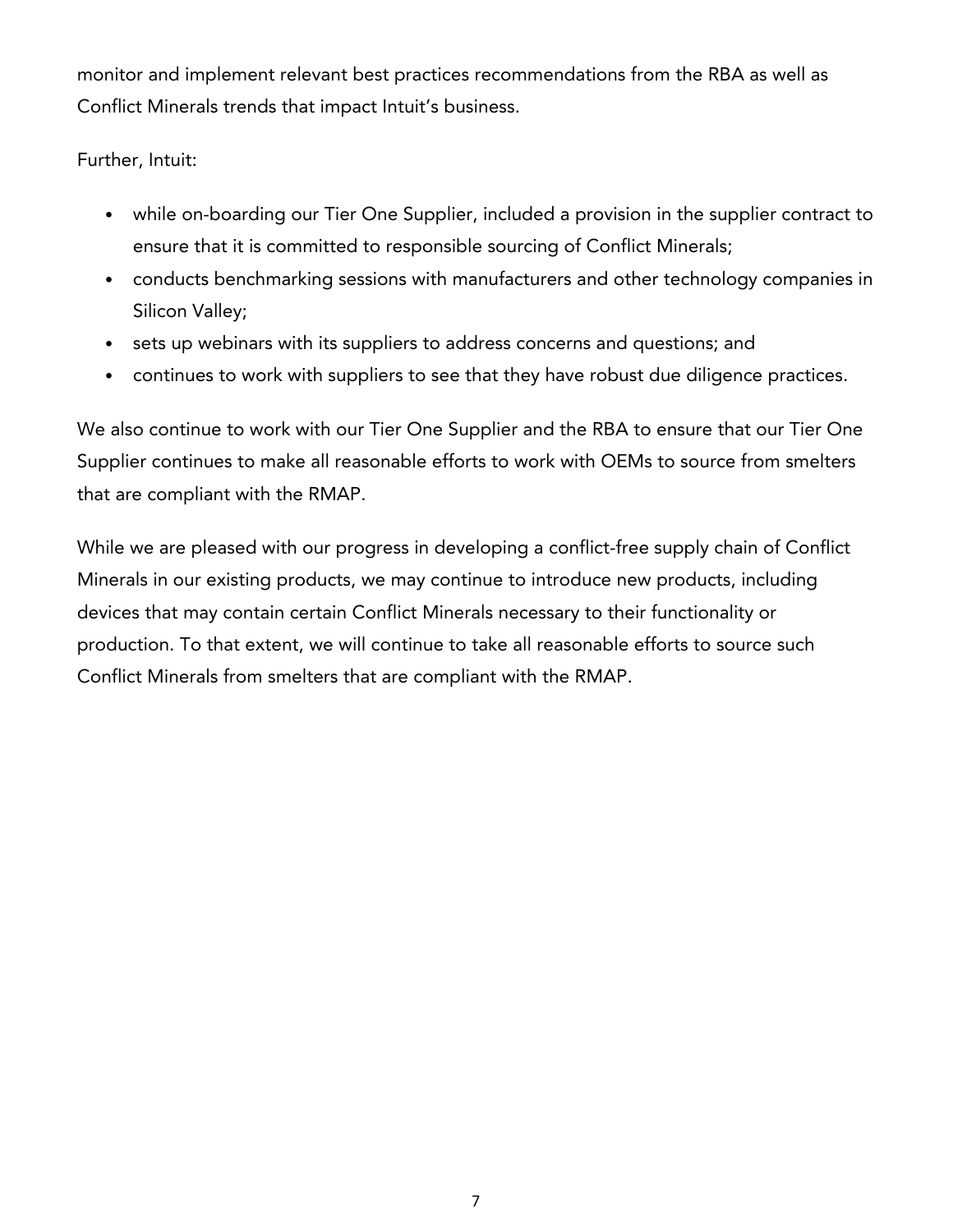#### **2021 Facility List**

The following is a list of the facilities that the suppliers we surveyed reported as being in their supply chains.

| <b>Mineral</b> | <b>Smelter Name</b>                           | Country                                 |
|----------------|-----------------------------------------------|-----------------------------------------|
| Tungsten       | A.L.M.T. Corp.                                | <b>JAPAN</b>                            |
| Tungsten       | Chenzhou Diamond Tungsten Products Co., Ltd.  | <b>CHINA</b>                            |
| Tungsten       | Chongyi Zhangyuan Tungsten Co., Ltd.          | <b>CHINA</b>                            |
| Tungsten       | Fujian Jinxin Tungsten Co., Ltd.              | <b>CHINA</b>                            |
| Tungsten       | Global Tungsten & Powders Corp.               | UNITED STATES OF AMERICA                |
| Tungsten       | Ganzhou Jiangwu Ferrotungsten Co., Ltd.       | <b>CHINA</b>                            |
| Tungsten       | Guangdong Xianglu Tungsten Co., Ltd.          | <b>CHINA</b>                            |
| Tungsten       | Ganzhou Huaxing Tungsten Products Co., Ltd.   | <b>CHINA</b>                            |
| Tungsten       | H.C. Starck Tungsten GmbH                     | <b>GERMANY</b>                          |
| Tungsten       | H.C. Starck Smelting GmbH & Co. KG            | <b>GERMANY</b>                          |
| Tungsten       | Hunan Chenzhou Mining Co., Ltd.               | <b>CHINA</b>                            |
| Tungsten       | Hydrometallurg, JSC                           | <b>RUSSIAN FEDERATION</b>               |
| Tungsten       | Japan New Metals Co., Ltd.                    | <b>JAPAN</b>                            |
| Tungsten       | Jiangxi Xinsheng Tungsten Industry Co., Ltd.  | <b>CHINA</b>                            |
| Tungsten       | Kennametal Huntsville                         | UNITED STATES OF AMERICA                |
| Tungsten       | Kennametal Fallon                             | UNITED STATES OF AMERICA                |
| Tungsten       | Masan Tungsten Chemical LLC (MTC)             | <b>VIET NAM</b>                         |
| Tungsten       | Tejing (Vietnam) Tungsten Co., Ltd.           | <b>VIET NAM</b>                         |
| Tungsten       | Wolfram Bergbau und Hutten AG                 | <b>AUSTRIA</b>                          |
| Tungsten       | Xiamen Tungsten Co., Ltd.                     | <b>CHINA</b>                            |
| Tungsten       | Xiamen Tungsten (H.C.) Co., Ltd.              | <b>CHINA</b>                            |
| Tin            | Alpha                                         | UNITED STATES OF AMERICA                |
| Tin            | China Tin Group Co., Ltd.                     | <b>CHINA</b>                            |
| Tin            | Yunnan Chengfeng Non-ferrous Metals Co., Ltd. | <b>CHINA</b>                            |
| Tin            | Yunnan Tin Company Limited                    | <b>CHINA</b>                            |
| Tin            | Dowa                                          | <b>JAPAN</b>                            |
| Tin            | <b>EM Vinto</b>                               | <b>BOLIVIA (PLURINATIONAL STATE OF)</b> |
| Tin            | Fenix Metals                                  | <b>POLAND</b>                           |
| Tin            | Gejiu Kai Meng Industry and Trade LLC         | <b>CHINA</b>                            |
| Tin            | Gejiu Non-Ferrous Metal Processing Co., Ltd.  | <b>CHINA</b>                            |
| Tin            | Huichang Jinshunda Tin Co., Ltd.              | <b>CHINA</b>                            |
| Tin            | Magnu's Minerais Metais e Ligas Ltda.         | <b>BRAZIL</b>                           |
| Tin            | Malaysia Smelting Corporation (MSC)           | <b>MALAYSIA</b>                         |
| Tin            | Melt Metais e Ligas S.A.                      | <b>BRAZIL</b>                           |
| Tin            | Mineracao Taboca S.A.                         | <b>BRAZIL</b>                           |
| Tin            | PT ATD Makmur Mandiri Jaya                    | <b>INDONESIA</b>                        |
| Tin            | PT Mitra Stania Prima                         | <b>INDONESIA</b>                        |
| Tin            | PT Refined Bangka Tin                         | <b>INDONESIA</b>                        |
| Tin            | PT Timah Tbk Kundur                           | <b>INDONESIA</b>                        |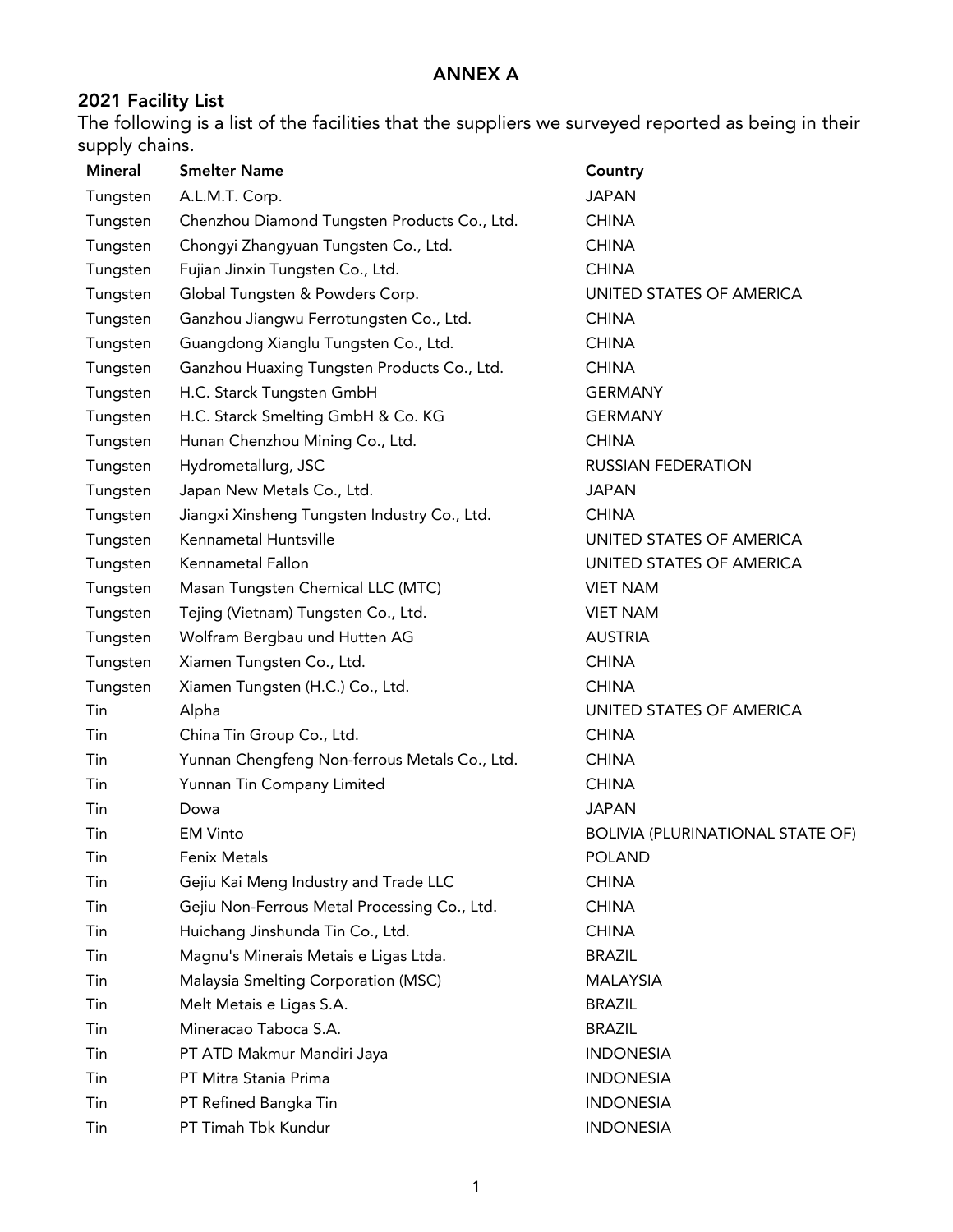| Tin      | PT Timah Tbk Mentok                                              | <b>INDONESIA</b>   |
|----------|------------------------------------------------------------------|--------------------|
| Tin      | Rui Da Hung                                                      | TAIWAN, PR         |
| Tin      | Soft Metais Ltda.                                                | <b>BRAZIL</b>      |
| Tin      | Thaisarco                                                        | <b>THAILAND</b>    |
| Tin      | White Solder Metalurgia e Mineracao Ltda.                        | <b>BRAZIL</b>      |
| Tin      | Yunnan Chengfeng Non-ferrous Metals Co., Ltd.                    | <b>CHINA</b>       |
| Tin      | Yunnan Tin Company Limited                                       | <b>CHINA</b>       |
| Tantalum | Changsha South Tantalum Niobium Co., Ltd.                        | <b>CHINA</b>       |
| Tantalum | Exotech Inc.                                                     | <b>UNITED STAT</b> |
| Tantalum | F&X Electro-Materials Ltd.                                       | <b>CHINA</b>       |
| Tantalum | Global Advanced Metals Boyertown                                 | <b>UNITED STAT</b> |
| Tantalum | Global Advanced Metals Aizu                                      | <b>JAPAN</b>       |
| Tantalum | Guangdong Zhiyuan New Material Co., Ltd.                         | <b>CHINA</b>       |
| Tantalum | H.C. Starck Co., Ltd.                                            | <b>THAILAND</b>    |
| Tantalum | H.C. Starck Tantalum and Niobium GmbH                            | <b>GERMANY</b>     |
| Tantalum | H.C. Starck Hermsdorf GmbH                                       | <b>GERMANY</b>     |
| Tantalum | H.C. Starck Inc.                                                 | <b>UNITED STAT</b> |
| Tantalum | H.C. Starck Smelting GmbH & Co. KG                               | <b>GERMANY</b>     |
| Tantalum | Hengyang King Xing Lifeng New Materials Co., Ltd.                | <b>CHINA</b>       |
| Tantalum | JiuJiang JinXin Nonferrous Metals Co., Ltd.                      | <b>CHINA</b>       |
| Tantalum | Jiujiang Tanbre Co., Ltd.                                        | <b>CHINA</b>       |
| Tantalum | <b>KEMET Blue Metals</b>                                         | <b>MEXICO</b>      |
| Tantalum | LSM Brasil S.A.                                                  | <b>BRAZIL</b>      |
| Tantalum | Mineracao Taboca S.A.                                            | <b>BRAZIL</b>      |
| Tantalum | Mitsui Mining and Smelting Co., Ltd.                             | <b>JAPAN</b>       |
| Tantalum | Metallurgical Products India Pvt., Ltd.                          | <b>INDIA</b>       |
| Tantalum | <b>NPM Silmet AS</b>                                             | <b>ESTONIA</b>     |
| Tantalum | Ningxia Orient Tantalum Industry Co., Ltd.                       | <b>CHINA</b>       |
| Tantalum | QuantumClean                                                     | <b>UNITED STAT</b> |
| Tantalum | Yanling Jincheng Tantalum & Niobium Co., Ltd.                    | <b>CHINA</b>       |
| Tantalum | Solikamsk Magnesium Works OAO                                    | <b>RUSSIAN FED</b> |
| Tantalum | Taki Chemical Co., Ltd.                                          | <b>JAPAN</b>       |
| Tantalum | <b>Telex Metals</b>                                              | <b>UNITED STAT</b> |
| Gold     | Aida Chemical Industries Co., Ltd.                               | <b>JAPAN</b>       |
| Gold     | Allgemeine Gold-und Silberscheideanstalt A.G.                    | <b>GERMANY</b>     |
| Gold     | AngloGold Ashanti Corrego do Sitio Mineracao                     | <b>BRAZIL</b>      |
| Gold     | Argor-Heraeus S.A.                                               | SWITZERLAN         |
| Gold     | Asahi Pretec Corp.                                               | <b>JAPAN</b>       |
| Gold     | Asahi Refining Canada Ltd.                                       | <b>CANADA</b>      |
| Gold     | Asahi Refining USA Inc.                                          | <b>UNITED STAT</b> |
| Gold     | Asaka Riken Co., Ltd.                                            | <b>JAPAN</b>       |
| Gold     | Aurubis AG                                                       | <b>GERMANY</b>     |
| Gold     | Bangko Sentral ng Pilipinas (Central Bank of the<br>Philippines) | <b>PHILIPPINES</b> |

**INDONESIA** TAIWAN, PROVINCE OF CHINA **THAILAND** UNITED STATES OF AMERICA UNITED STATES OF AMERICA **THAILAND** GERMANY **GERMANY** UNITED STATES OF AMERICA GERMANY UNITED STATES OF AMERICA RUSSIAN FEDERATION UNITED STATES OF AMERICA GERMANY SWITZERLAND UNITED STATES OF AMERICA **GERMANY**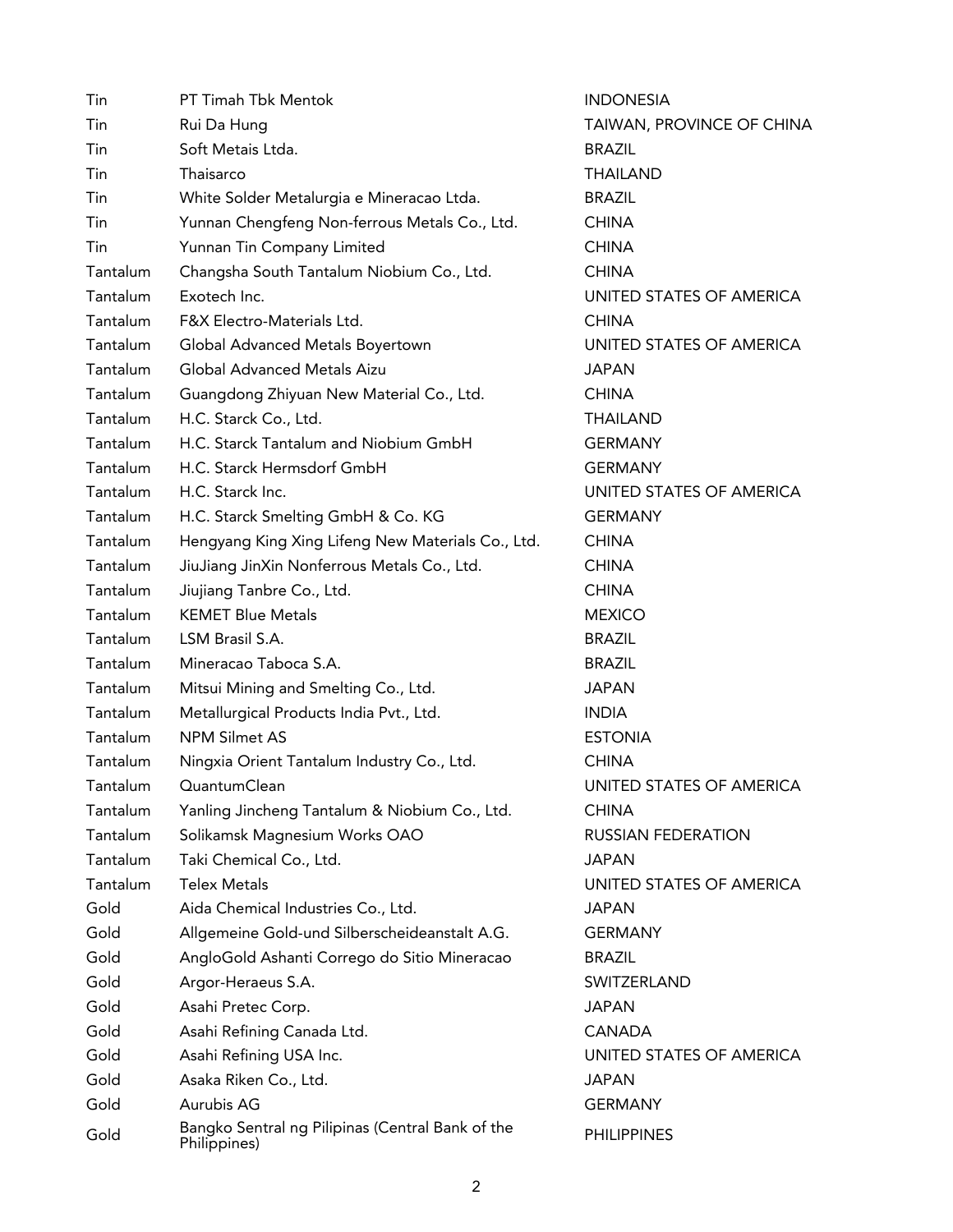| Gold | CCR Refinery - Glencore Canada Corporation                                     | <b>CANADA</b>             |
|------|--------------------------------------------------------------------------------|---------------------------|
| Gold | Cendres + Metaux S.A.                                                          | SWITZERLAND               |
| Gold | Chimet S.p.A.                                                                  | <b>ITALY</b>              |
| Gold | DSC (Do Sung Corporation)                                                      | KOREA, REPUBLIC OF        |
| Gold | DODUCO Contacts and Refining GmbH                                              | <b>GERMANY</b>            |
| Gold | Dowa                                                                           | <b>JAPAN</b>              |
| Gold | Eco-System Recycling Co., Ltd. East Plant                                      | <b>JAPAN</b>              |
| Gold | Heraeus Metals Hong Kong Ltd.                                                  | <b>CHINA</b>              |
| Gold | Heraeus Precious Metals GmbH & Co. KG                                          | <b>GERMANY</b>            |
| Gold | Inner Mongolia Qiankun Gold and Silver Retinery Share<br>Co., Ltd.             | <b>CHINA</b>              |
| Gold | Ishifuku Metal Industry Co., Ltd.                                              | <b>JAPAN</b>              |
| Gold | Istanbul Gold Refinery                                                         | <b>TURKEY</b>             |
| Gold | Japan Mint                                                                     | <b>JAPAN</b>              |
| Gold | Jiangxi Copper Co., Ltd.                                                       | <b>CHINA</b>              |
| Gold | <b>JSC Uralelectromed</b>                                                      | <b>RUSSIAN FEDERATION</b> |
| Gold | JX Nippon Mining & Metals Co., Ltd.                                            | <b>JAPAN</b>              |
| Gold | Kazzinc                                                                        | KAZAKHSTAN                |
| Gold | Kennecott Utah Copper LLC                                                      | UNITED STATES OF AMERICA  |
| Gold | Kojima Chemicals Co., Ltd.                                                     | <b>JAPAN</b>              |
| Gold | Matsuda Sangyo Co., Ltd.                                                       | <b>JAPAN</b>              |
| Gold | Metalor Technologies (Hong Kong) Ltd.                                          | <b>CHINA</b>              |
| Gold | Metalor Technologies (Singapore) Pte., Ltd.                                    | <b>SINGAPORE</b>          |
| Gold | Metalor Technologies S.A.                                                      | SWITZERLAND               |
| Gold | Metalor USA Refining Corporation                                               | UNITED STATES OF AMERICA  |
| Gold | Metalurgica Met-Mex Penoles S.A. De C.V.                                       | <b>MEXICO</b>             |
| Gold | Mitsubishi Materials Corporation                                               | <b>JAPAN</b>              |
| Gold | Moscow Special Alloys Processing Plant                                         | <b>RUSSIAN FEDERATION</b> |
| Gold | Nadir Metal Rafineri San. Ve Tic. A.S.                                         | <b>TURKEY</b>             |
| Gold | Nihon Material Co., Ltd.                                                       | JAPAN                     |
| Gold | Ohura Precious Metal Industry Co., Ltd.                                        | <b>JAPAN</b>              |
| Gold | OJSC "The Gulidov Krasnoyarsk Non-Ferrous Metals<br>Plant" (OJSC Krastsvetmet) | <b>RUSSIAN FEDERATION</b> |
| Gold | PAMP S.A.                                                                      | SWITZERLAND               |
| Gold | PX Precinox S.A.                                                               | SWITZERLAND               |
| Gold | Royal Canadian Mint                                                            | <b>CANADA</b>             |
| Gold | <b>Samduck Precious Metals</b>                                                 | KOREA, REPUBLIC OF        |
| Gold | SEMPSA Joyeria Plateria S.A.                                                   | <b>SPAIN</b>              |
| Gold | Shandong Zhaojin Gold & Silver Refinery Co., Ltd.                              | <b>CHINA</b>              |
| Gold | SOE Shyolkovsky Factory of Secondary Precious Metals                           | <b>RUSSIAN FEDERATION</b> |
| Gold | Solar Applied Materials Technology Corp.                                       | TAIWAN, PROVINCE OF CHINA |
| Gold | Sumitomo Metal Mining Co., Ltd.                                                | <b>JAPAN</b>              |
| Gold | Tanaka Kikinzoku Kogyo K.K.                                                    | <b>JAPAN</b>              |
| Gold | The Refinery of Shandong Gold Mining Co., Ltd.                                 | <b>CHINA</b>              |
| Gold | Umicore S.A. Business Unit Precious Metals Refining                            | <b>BELGIUM</b>            |
| Gold | Umicore Precious Metals Thailand                                               | <b>THAILAND</b>           |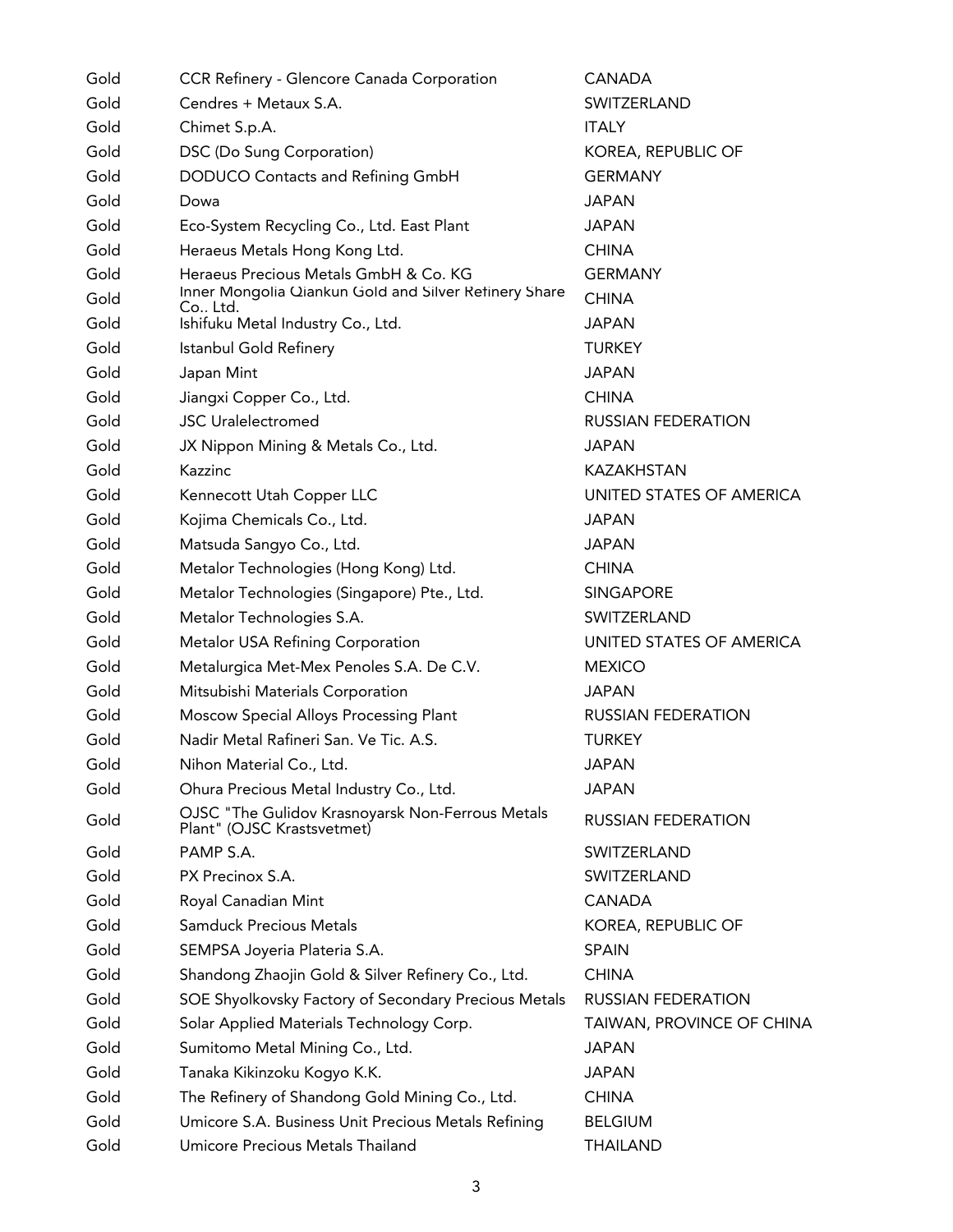| Gold | United Precious Metal Refining, Inc.                | UNITED STATES OF AMERICA |
|------|-----------------------------------------------------|--------------------------|
| Gold | Valcambi S.A.                                       | SWITZERLAND              |
| Gold | Western Australian Mint (T/a The Perth Mint)        | <b>AUSTRALIA</b>         |
| Gold | <b>CCR Refinery - Glencore Canada Corporation</b>   | <b>CANADA</b>            |
| Gold | Yamakin Co., Ltd.                                   | JAPAN                    |
| Gold | Yokohama Metal Co., Ltd.                            | <b>JAPAN</b>             |
| Gold | Zhongyuan Gold Smelter of Zhongjin Gold Corporation | <b>CHINA</b>             |
| Gold | Gold Refinery of Zijin Mining Group Co., Ltd.       | CHINA                    |